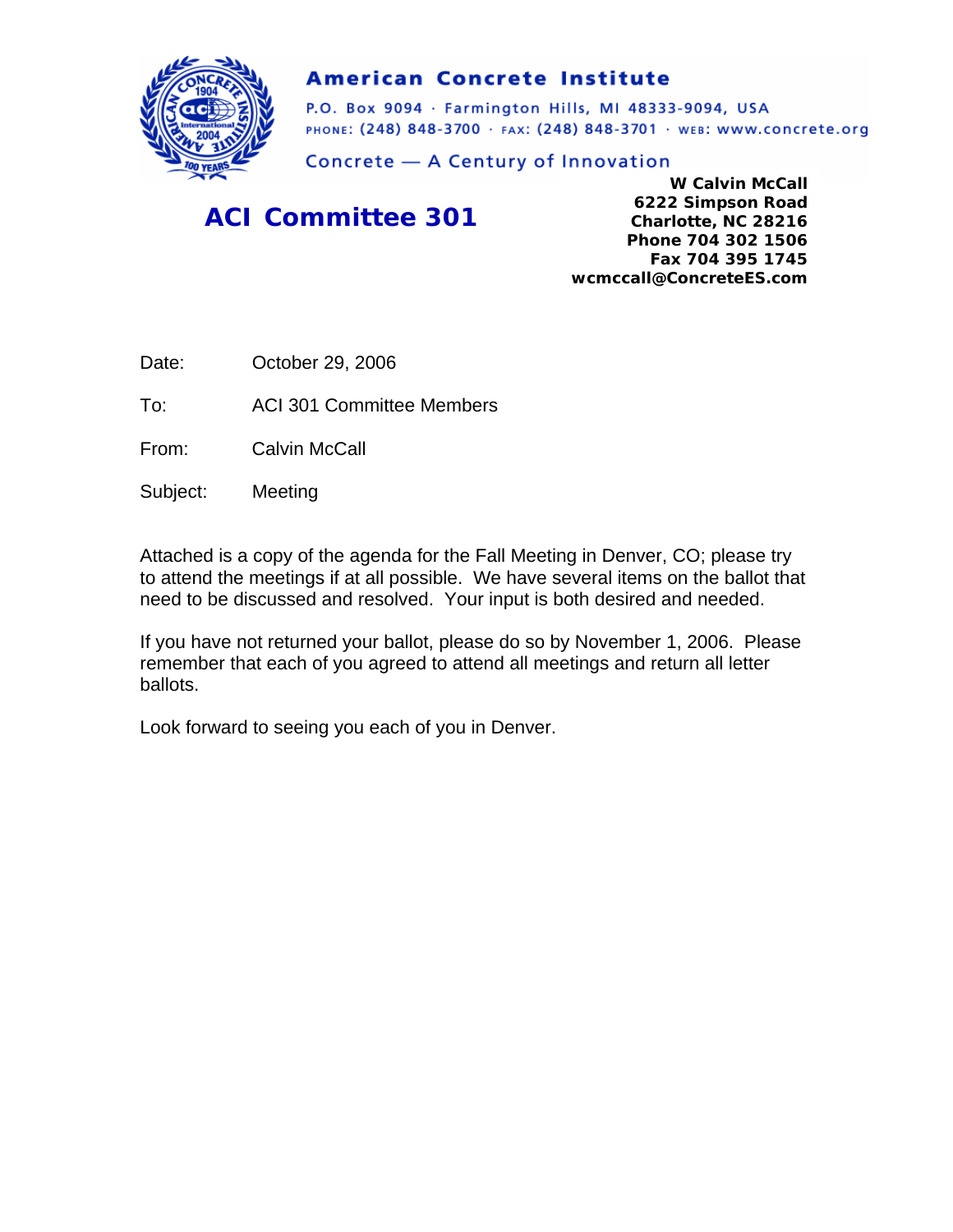## **ACI 301 - Specifications for Structural Concrete Agenda**

| <b>Sunday November 5, 2006</b> | $8:30$ AM $-$ 10:00 AM | <b>GRAND 2</b> |
|--------------------------------|------------------------|----------------|
| Monday, November 6, 2006       | $2:00$ PM $-6:00$ PM   | <b>GRAND 2</b> |

- 1. Call to Order
- 2. Introduction of Members
- 3. Announcements
	- a) Next meeting– April  $22^{\text{rd}}$  and  $23^{\text{rd}}$  2007 in Atlanta, GA
	- b) Changes in membership
	- c) Roster update
	- d) Web site
	- e) Other Announcements
- 4. Convention Goals
	- a) Time Schedule for 2008 publication
	- b) Discuss new sections
	- c) Discuss ballot 03 06
	- d) Plan next ballot
- 5. Subcommittee Reports:
	- a) 301 A General Requirements, Definitions, and Tolerances
	- b) 301 B Formwork and Reinforcement
	- c) 301 C Concrete Mixtures, Handling, Placing, Consolidating, and Curing
	- d) 301 D Lightweight and Massive Concrete
	- e) 301 E Prestressed Concrete
	- f) 301 F Precast Concrete Panels
	- g) 301 G Shrinkage Compensating Concrete and Industrial Floor Slabs
	- h) 301 H Tilt-Up Construction and Architectural Concrete
- 6. Old Business
- 7. New Business
- 8. Adjourn